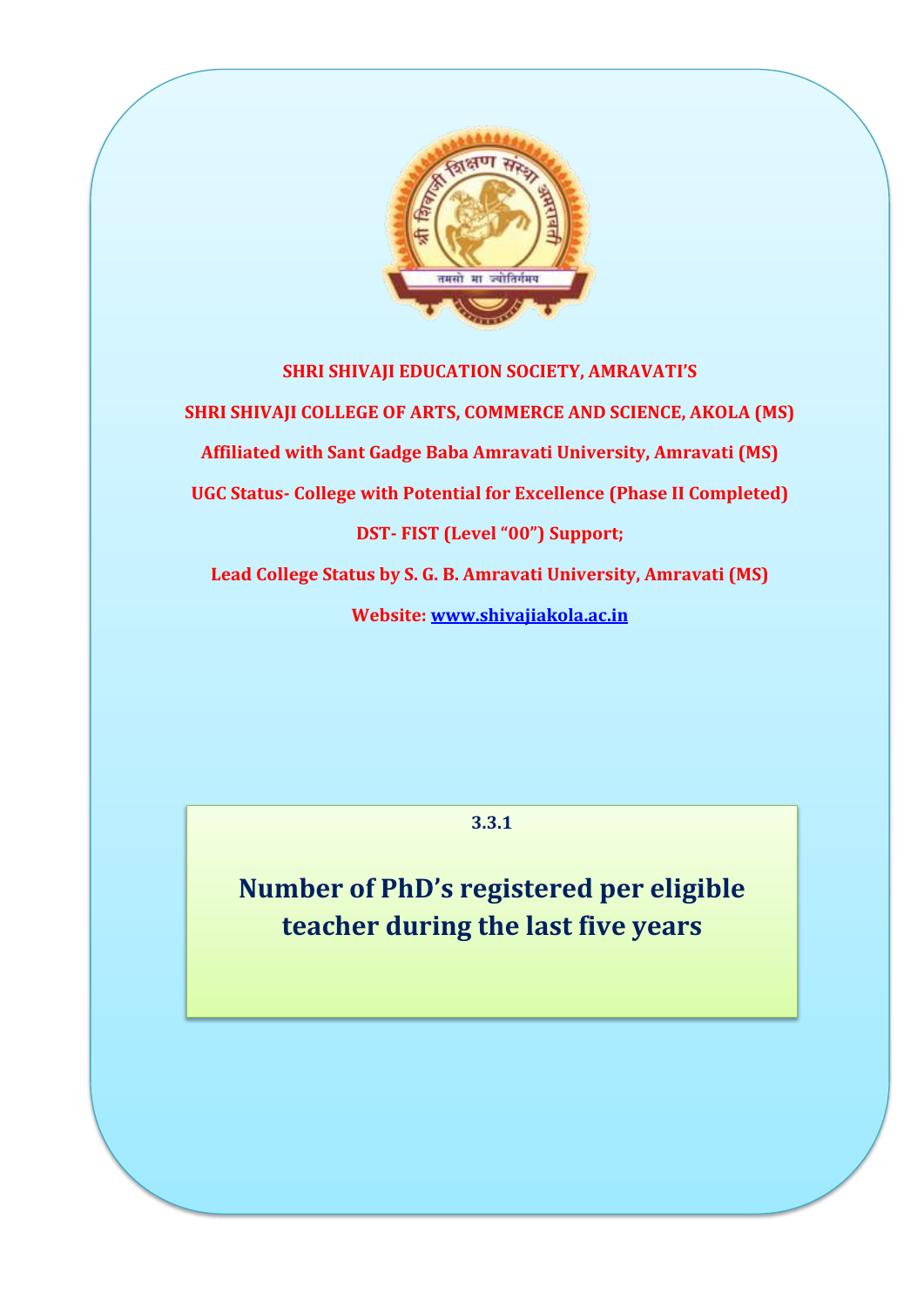## **Ph. D. Students Registered Per eligible Teacher**

| Sr.<br>No.     | Name of student           | <b>Supervisor</b> | <b>Registration number</b>                         |
|----------------|---------------------------|-------------------|----------------------------------------------------|
| $\mathbf{1}$   | Mr. Nikhil B. Choukhande  | Dr. P. P. Umale   | SGBAU/ Ph. D/Bot/ 599 /2021 w.e.f.<br>01.09.2019   |
| $\overline{2}$ | Ms. Shital Hiwale (Patil) | Dr. P. P. Umale   | SGBAU/ Ph. D/Bot/ 600 /2021 w.e.f.                 |
|                |                           |                   | 01.09.2019                                         |
| 3              | Ms. Ashwini P. Sirsat     | Dr. P. P. Umale   | SGBAU/ Ph. D/Bot/ 601 /2021 w.e.f.                 |
|                |                           |                   | 01.09.2019                                         |
| $\overline{4}$ | Mr. N. B. Kutemate        | Dr. S. P. Rothe   | SGBAU/ Ph. D/Bot/ P-105 /2013 w.e.f.               |
|                |                           |                   | 15.07.2013                                         |
| 5              | Ms. V. N. Badgujar        | Dr. S. P. Rothe   | SGBAU/ Ph. D/Bot/ P-106 /2013 w.e.f.               |
|                |                           |                   | 15.07.2013                                         |
| 6              | Ms. V. V. Kukade          | Dr. S. P. Rothe   | SGBAU/ Ph. D/Bot/ P-107 /2013 w.e.f.<br>15.07.2013 |
| $\overline{7}$ | Mr. G. N. Dhobale         | Dr. S. P. Rothe   | SGBAU/ Ph. D/Bot/ P-1101 /2022 w.e.f.              |
|                |                           |                   | 01.09.2020                                         |
| 8              | Ms. Ruchita R. Gandhi     | Dr. D. K. Koche   | SGBAU/ Ph. D/Bot/ 602 /2021 w.e.f.                 |
|                |                           |                   | 01.09.2019                                         |
| 9              | Mr. Shivdas R. Aher       | Dr. D. K. Koche   | SGBAU/ Ph. D/Bot/ 919 /2021 w.e.f.                 |
|                |                           |                   | 01.09.2019                                         |
| 10             | Ms. Trypti Jagtap         | Dr. D. K. Koche   | SGBAU/Ph. D/Bot/P-1075 / 2022 w.e.f.               |
|                |                           |                   | 01.09.2020                                         |
| 11             | Mr. Akshay Deshmukh       | Dr. D. K. Koche   | SGBAU/ Ph. D/Bot/ P-1110 /2021 w.e.f.              |
|                |                           | Dr. V. S. Patil   | 01.09.2020<br>SGBAU/ Ph. D/Bot/ 920 /2021 w.e.f.   |
| 12             | Ms. Pooja Dhavale         |                   | 01.09.2019                                         |
| 13             | Mr. Nitin Deshmukh        | Dr. G. V. Korpe   | SGBAU/ Ph. D. Che/ 788/ 2021 w.e.f.                |
|                |                           |                   | 01.9.2019                                          |
| 14             | Ms. Anuja Mapari          | Dr. G. V. Korpe   | SGBAU/ Ph. D. Che/ 787/ 2021 w.e.f.                |
|                |                           |                   | 01.9.2019                                          |
| 15             | Mr. Ajit Tarale           | Dr. G. V. Korpe   | SGBAU/ Ph. D/Che/ 563 /2021 w.e.f.                 |
|                |                           |                   | 01.09.2019                                         |
| 16             | Mr. Swapnil Nakat         | Dr. S. M. Thorat  | SGBAU/ Ph. D/Che./ 562 /2020 w.e.f.                |
| 17             | Mr. Mahesh Pawar          | Dr. S. S. Kadu    | 01.09.2019<br>SGBAU/ Ph. D. Che/ 789/ 2021 w.e.f.  |
|                |                           |                   | 01.9.2019                                          |
| 18             | Ms. Dipali S. Mankar      | Dr. M. T. Sangole | SGBAU/ Ph. D. Che/ 790/ 2021 w.e.f.                |
|                |                           |                   | 01.9.2019                                          |
| 19             | Mr. Aashish Patokar       | Dr. V. M. Patil   | SGBAU/ Ph. D/ CPS/ 58 /2014 w.e.f.                 |
|                |                           |                   | 15.7.2014                                          |
| 20             | Ms. Kshitija Patil        | Dr. V. M. Patil   | SGBAU/ Ph. D/ CPS/ 59 /2014 w.e.f.                 |
|                |                           |                   | 15.7.2014                                          |
| 21             | Ms. Uma R. Patil          | Dr. V. M. Patil   | SGBAU/ Ph. D/ CPS/ 121 /2020 w.e.f.                |
|                |                           |                   | 01.9.2019                                          |
| 22             | Ms. Seema Patil           | Dr. V. M. Patil   | SGBAU/ Ph. D/ CPS/ 123 /2020 w.e.f.<br>01.9.2019   |
| 23             | Ms. Ulka P. Patil         | Dr. D. N. Besekar | SGBAU/ Ph. D/ CPS/ 120 /2020 w.e.f.                |
|                |                           |                   | 01.9.2019                                          |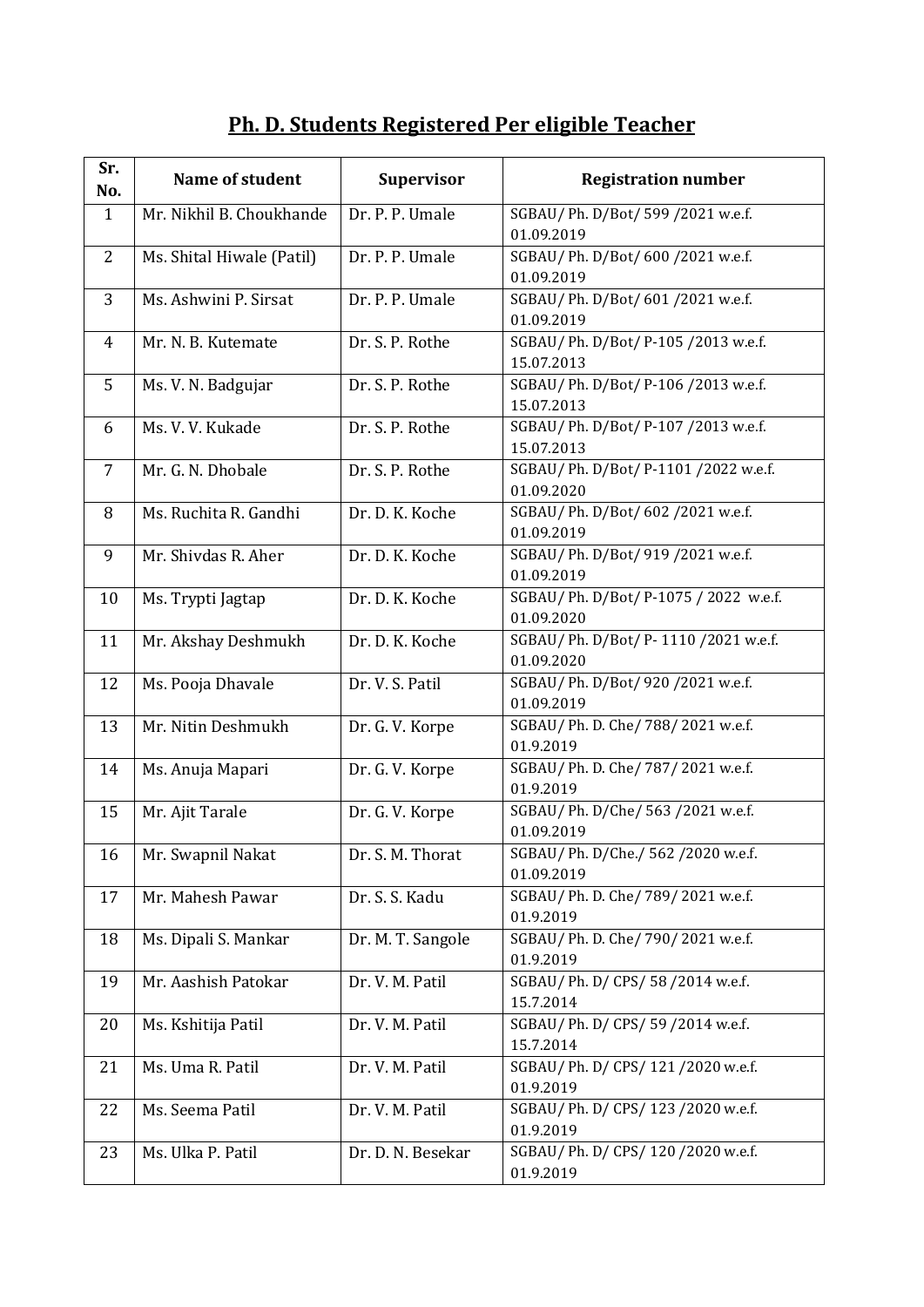| 24 | Ms. Pooja P. Mankar     | Dr. A. S. Pethe    | SGBAU/ Ph. D/ Micro/ 111/2020 w.e.f.<br>01.9.2019 |
|----|-------------------------|--------------------|---------------------------------------------------|
|    |                         | Dr. P. P. Ade      | SGBAU/ Ph. D/Zoo./ 305 /2015 w.e.f.               |
| 25 | Ms. Gunjan Dixit        |                    | 15.01.2015                                        |
| 26 | Ms. Gayatri M. Asarkar  | Dr. H. P. Sapkal   | SGBAU/ Ph. D/Zoo./ 476 /2021 w.e.f.               |
|    |                         |                    | 01.09.2019                                        |
| 27 | Ms. Archana N.          | Dr. P. P. Deshmukh | SGBAU/ Ph. D/Eng/ 622 /2021 w.e.f.                |
|    | Deshmukh                |                    | 01.09.2019                                        |
| 28 | Mr. Akash P. Haral      | Dr. P. P. Deshmukh | SGBAU/ Ph. D/Eng/ 623 /2021 w.e.f.                |
|    |                         |                    | 01.09.2019                                        |
| 29 | Ms. Navita N. Malani    | Dr. Kiran Khandare | SGBAU/ Ph. D/Eng/ 624 /2021 w.e.f.                |
|    |                         |                    | 01.09.2019                                        |
| 30 | Mr. Meghraj G. Gadge    | Dr. Kiran Khandare | SGBAU/ Ph. D/Eng/ 625 /2021 w.e.f.                |
|    |                         |                    | 01.09.2019                                        |
| 31 | Ms. Namrata H. Mali     | Dr. Kiran Khandare | SGBAU/ Ph. D/Eng/ 769 /2021 w.e.f.                |
|    |                         |                    | 01.09.2019                                        |
| 32 | Mr. Hemant E. Padmane   | Dr. S. W. Kharche  | SGBAU/ Ph. D/ Mar/ 29/2020 w.e.f.                 |
|    |                         |                    | 01.09.2019                                        |
| 33 | Mrs. Roopa K. Thakare   | Dr. S. W. Kharche  | SGBAU/ Ph. D/ Mar/ 30/2020 w.e.f.                 |
|    |                         |                    | 01.09.2019                                        |
| 34 | Ms. Kalpana R. Raut     | Dr. S. W. Kharche  | SGBAU/ Ph. D/ Mar/ 31/2020 w.e.f.                 |
|    |                         |                    | 01.09.2019                                        |
| 35 | Mr. Purushottam Nirmal  | Dr. S. W. Kharche  | SGBAU/ Ph. D/ Mar/ 32/2020 w.e.f.                 |
|    |                         |                    | 01.09.2019                                        |
| 36 | Mr. Mahadeo Tapare      | Dr. S. W. Kharche  | SGBAU/ Ph. D/ Mar/ 1065/2021 w.e.f.               |
|    |                         |                    | 1.9.2019                                          |
| 37 | Ms. Jaya M. Pande       | Dr. K. N. Deshmukh | SGBAU/ Ph. D/ Mus./324 /2020 w.e.f.               |
|    |                         |                    | 01.09.2019                                        |
| 38 | Mr. Vishal V. Korde     | Dr. K. N. Deshmukh | SGBAU/ Ph. D/ Mus./325 /2020 w.e.f.               |
|    |                         |                    | 01.09.2019                                        |
| 39 | Ms. Netra Mankar        | Dr. Shirish Kadu   | SGBAU/ Ph. D/ Mus./326 /2020 w.e.f.               |
|    |                         |                    | 01.09.2019                                        |
| 40 | Mr. Namdev Bopilwar     | Dr. Shirish Kadu   | SGBAU/ Ph. D/ Mus./327 /2020 w.e.f.<br>01.09.2019 |
|    |                         |                    | SGBAU/ Ph. D/ Eco/ 201 /2020 w.e.f.               |
| 41 | Mr. H. L. Sasane        | Dr. R. M. Bhise    | 01.09.2019                                        |
| 42 | Mr. H. P. Solanke       | Dr. R. M. Bhise    | SGBAU/ Ph. D/ Eco/ 202 /2020 w.e.f.               |
|    |                         |                    | 01.09.2019                                        |
| 43 | Ms. Radhika S. Dhotre   | Dr. N. T. Wankhade | SGBAU/ Ph. D/ His/ 168 / 2020 w.e.f.              |
|    |                         |                    | 01.09.2019                                        |
| 44 | Mr. Nandu R. Jagdale    | Dr. N. T. Wankhade | SGBAU/ Ph. D/ His/ 169 /2020 w.e.f.               |
|    |                         |                    | 01.09.2019                                        |
| 45 | Ms. Shubhangi K. Phukat | Dr. N. T. Wankhade | SGBAU/ Ph. D/ His/ 170 /2020 w.e.f.               |
|    |                         |                    | 01.09.2019                                        |
| 46 | Mr. Rupsing Rathod      | Dr. J. H. Pawar    | SGBAU/ Ph. D/ Pol.Sci/ 229 /2020 w.e.f.           |
|    |                         |                    | 01.09.2019                                        |
| 47 | Mr. Dhanraj Shirbhaiyye | Dr. J. H. Pawar    | SGBAU/ Ph. D/ Pol.Sci/ 230 /2020 w.e.f.           |
|    |                         |                    | 01.09.2019                                        |
| 48 | Ms. Shubhangi Raut      | Dr. J. H. Pawar    | SGBAU/ Ph. D/ Pol.Sci/ 231 /2020 w.e.f.           |
|    |                         |                    | 01.09.2019                                        |